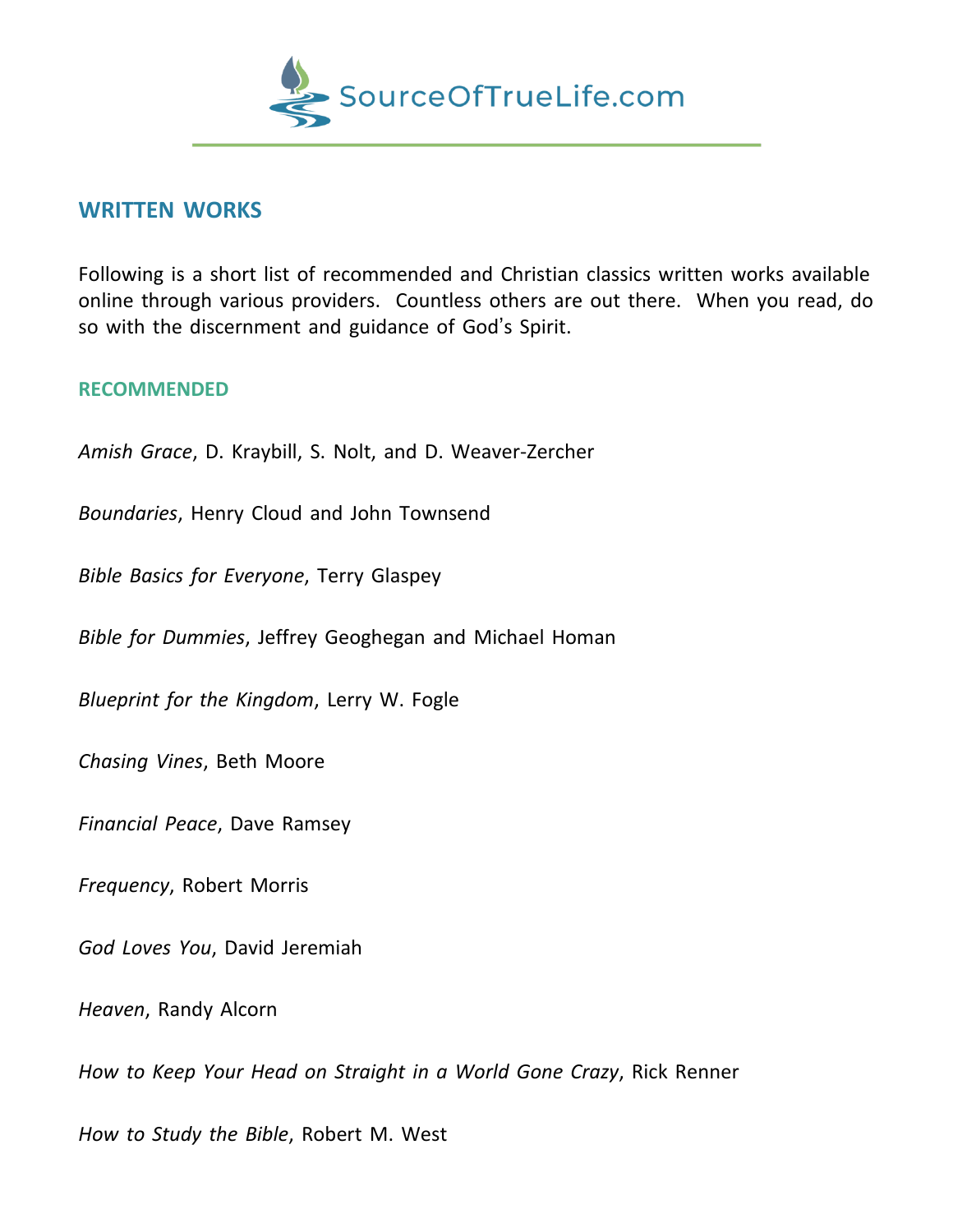*I Have Walked With the Living God*, Pat Robertson *Jesus, Jihad, and Peace*, Michael Youssef *Just As I Am*, Billy Graham *Just Give Me Jesus*, Anne Graham Lotz *Just Like Jesus*, Max Lucado *Know Your Bible*, ValueBooks *Last Days Madness: Obsessions of the Modern Church*, Gary Demar *Life in the Combat Zone*, Rick Renner *Lord Change Me*, Evelyn Christensen. *Made According to Pattern*, C. W. Slemming *Managing God's Money*, Randy Alcorn *Matthew 24 Fulfilled*, John L. Bray *Resurrection*, Hank Hanegraaff *The Apocalypse Code*, Hank Hanegraaff *The Bible and Homosexual Practice*, Robert A. J. Gagnon *The Case for Christ*, Lee Strobel *The Case for Creation*, Lee Strobel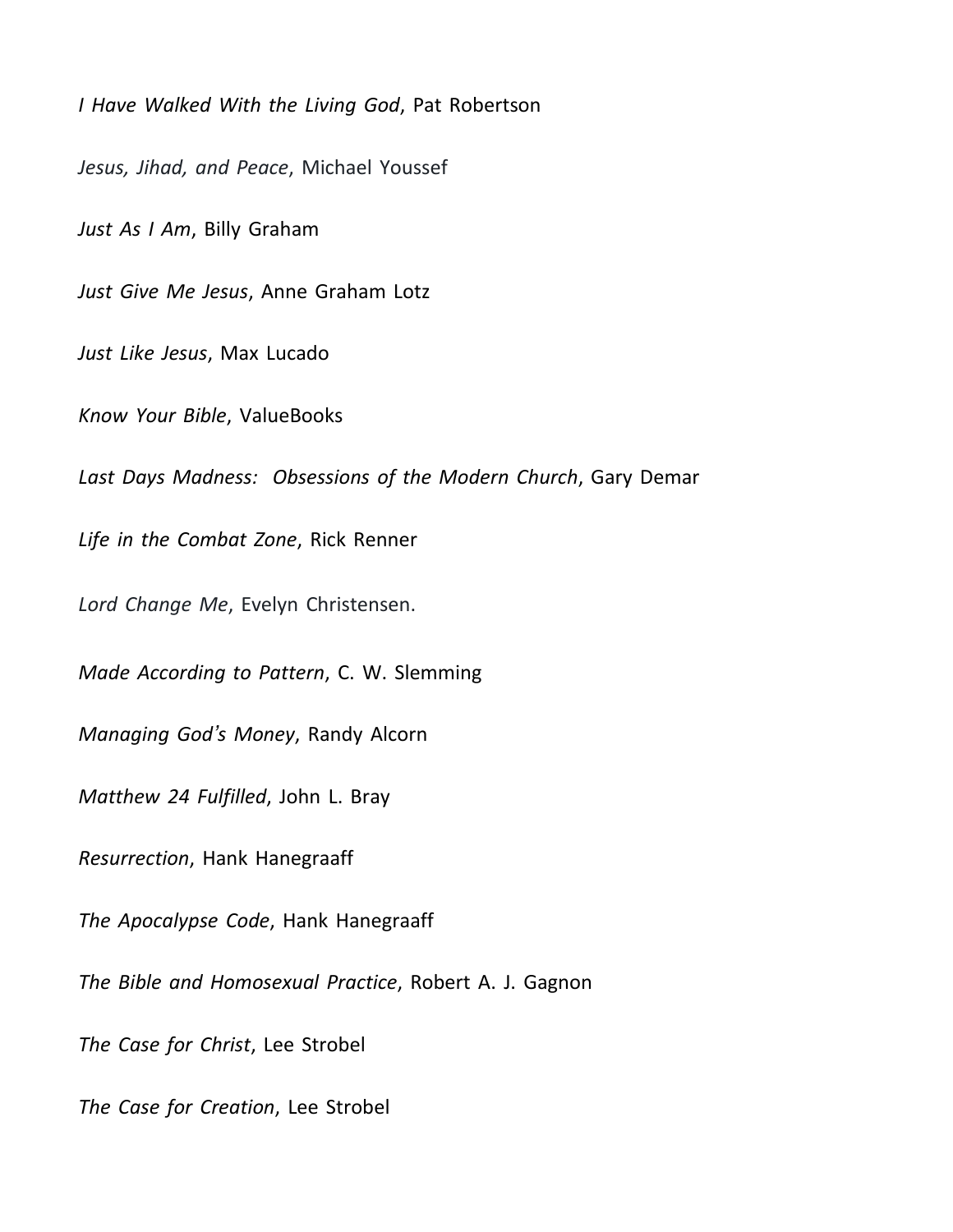*The Jesus I Never Knew*, Phillip Yancheng

*The Magnificent Obsession*, Anne Graham Lotz

*The Purpose-Driven Life*, Rick Warren

*The Purpose-Driven Church*, Rick Warren

*The Rock, the Road and the Rabbi*, Kathie Lee Gifford

*The Source of My Strength*, Charles Stanley

*Truly Free and the Blessed Life*, Robert Morris

*Who's Who in the New Testament*, Ronald Brownigg

*Who's Who in the Old Testament*, Joan Comay

## **CLASSICS OF CHRISTIANITY**

*All of Grace*, Charles H. Spurgeon

*Celebration of Discipline*, Richard Foster

*Christ's Glorious Achievements*, Charles H. Spurgeon

*Confessions of St. Augustine*, St. Augustine

*Dark Night of the Soul*, John of the Cross

*Fox's Book of Martyrs*, John Foxe

*Morning and Evening*, Charles Spurgeon